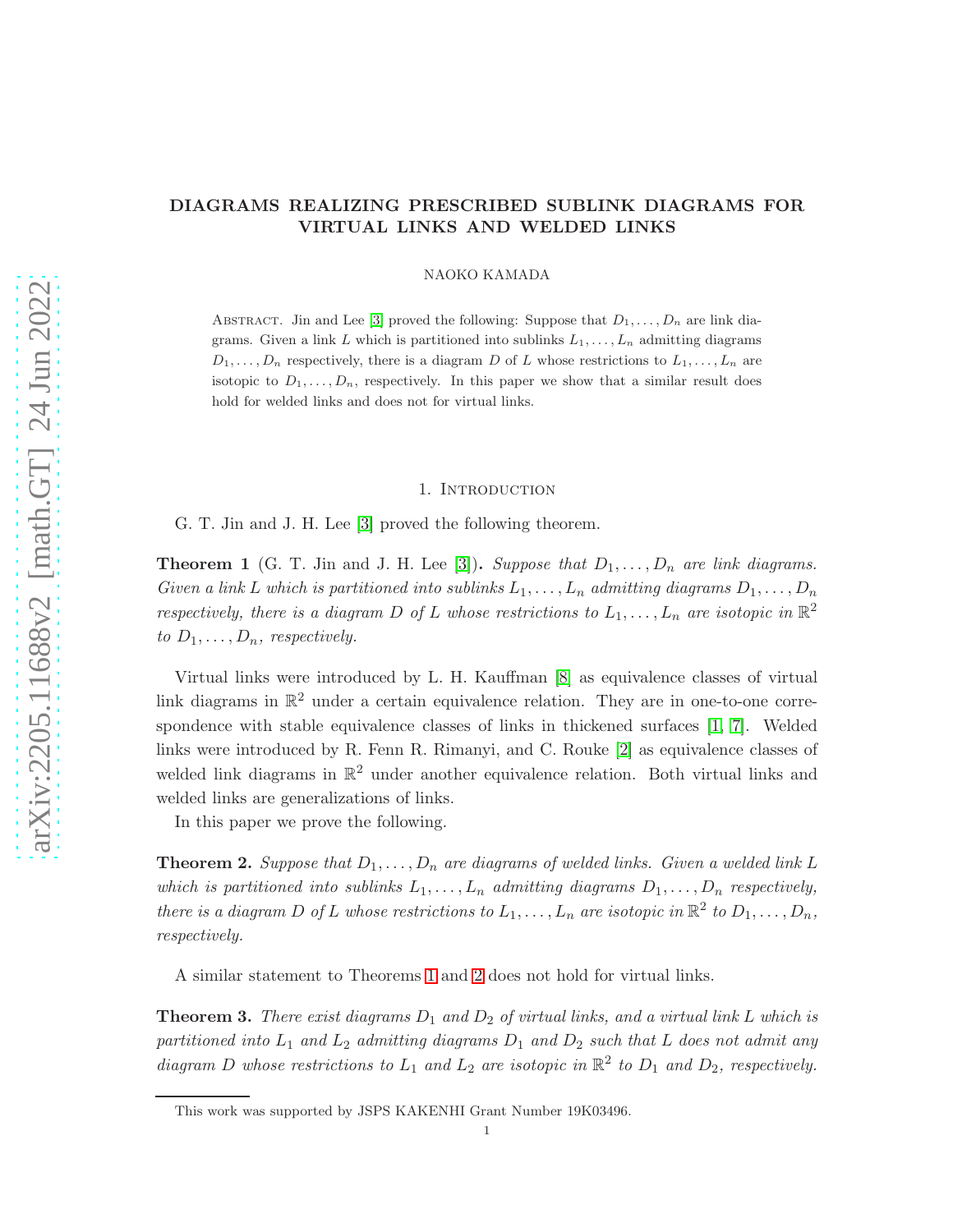# 2. Virtual links and welded links

We recall virtual links and welded links.

In this paper a *diagram* means a collection of immersed oriented loops in  $\mathbb{R}^2$  such that the multiple points are transverse double points which are classified into classical crossings and virtual crossings: A classical crossing is a crossing with over/under information as usual in knot theory, and a *virtual crossing* is a crossing without over/under information [\[8\]](#page-10-1). A virtual crossing is depicted as a crossing encircled with a small circle. (Such a circle is not considered as a component of the diagram.) A classical crossing is also called a positive or negative crossing according to the sign of the crossing as usual in knot theory.

Two diagrams are *v*-equivalent or equivalent as virtual links if they are related by a finite sequence of local moves depicted in Figure [1](#page-1-0) except WR up to isotopies of  $\mathbb{R}^2$ . A *virtual* link is an equivalence class of diagrams under this equivalence relation.

Two diagrams are *w-equivalent* or *equivalent as welded links* if they are related by a finite sequence of local moves depicted in Figure [1](#page-1-0) up to isotopies of  $\mathbb{R}^2$ . A welded link is an equivalence class of diagrams under this equivalence relation.

A diagram without virtual crossings is called a classical link diagram. Two classical link diagrams are r-equivalent or equivalent as classical links if they are related by a finite sequence of local moves R1, R2 and R3 depicted in Figure [1](#page-1-0) up to isotopies of  $\mathbb{R}^2$ .

It is known that two classical link diagrams are equivalent as classical links if and only if they are equivalent as virtual (or welded) links. In this sense, virtual links and welded links are generalizations of classical links.



<span id="page-1-0"></span>Let  $D'$  be a diagram obtained from a diagram  $D$  by one of the local moves depicted in Figure [1,](#page-1-0) a support of the move is a region M in  $\mathbb{R}^2$  which is homeomorphic to the 2-disk such that D and D' are identical in  $\mathbb{R}^2 \setminus M$  and that  $D \cap M$  and  $D' \cap D'$  are depicted in the figure.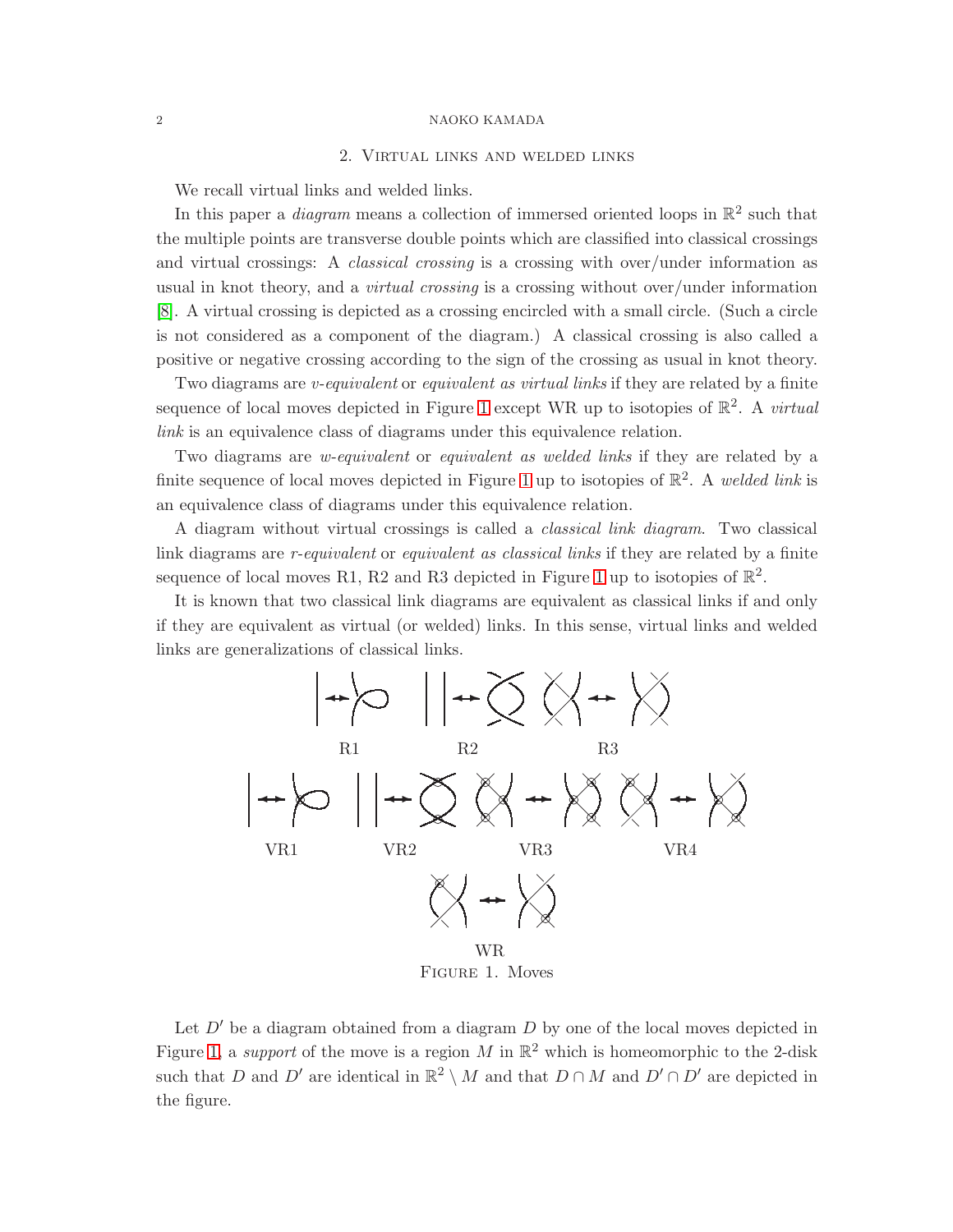A detour move is a deformation of a diagram depicted in Figure [2](#page-2-0) (i), where the box stands for a diagram which does not change. Two diagrams related by a detour move are equivalent as virtual links and as welded links.

An over detour move is a deformation of a virtual/welded link diagram in Figure [2](#page-2-0) (ii). Two diagrams related by a detour move are equivalent as welded links.



<span id="page-2-0"></span>FIGURE 2. Two detour moves

# 3. Proof of Theorem [2](#page-0-1)

We introduce three moves depicted in Figure [3,](#page-3-0) which do not change the equivalence class of a diagram as a welded link.

For each move in the figure, in the left hand side of the move, let  $\alpha$  be the vertical arc and let  $v_0, v_1, \ldots, v_m$  be crossings on  $\alpha$  appearing in this order from the bottom to the top. Let  $\beta_0, \beta_1, \ldots, \beta_m$  be the arcs intersecting  $\alpha$  at  $v_0, v_1, \ldots, v_m$ , respectively. Move  $\beta$ toward the top along  $\alpha$  and we obtain an arc  $\beta_0'$  $\frac{7}{0}$  as in the right hand side.

(i) An under finger move is as follows: At  $v_0$ ,  $\beta_0$  is under  $\alpha$ . For each  $i \in \{1, \ldots, m\}$ , when  $v_i$  is a classical crossing, the two crossings of  $\beta_0$  $\eta_0'$  and  $\beta_i$  are classical crossings where  $\beta_0'$  $\beta_0$  is under  $\beta_i$ . When  $v_i$  is a virtual crossing, the two crossings of  $\beta_0$  $\beta_0$  and  $\beta_i$  are virtual crossings. The intersection of  $\beta_0'$  $\frac{1}{0}$  and  $\alpha$  is a classical crossing where  $\beta_0'$  $\alpha$  is under  $\alpha$ .

(ii) An over finger move is as follows: At  $v_0$ ,  $\beta_0$  is over  $\alpha$ . For each  $i \in \{1, \ldots, m\}$ , the two crossings of  $\beta_0'$  $\beta_0'$  and  $\beta_i$  are classical crossings where  $\beta_0'$  $\eta'$  is over  $\beta_i$ . The intersection of  $\beta_0'$  $\beta_0'$  and  $\alpha$  is a classical crossing where  $\beta_0'$  $\int_0'$  is over  $\alpha$ .

(iii) A *virtual finger move* is as follows: At  $v_0$ ,  $\beta_0$  meets  $\alpha$  as a virtual crossing. For each  $i \in \{1, \ldots, m\}$ , the two crossings of  $\beta_0'$  $\beta_0'$  and  $\beta_i$  are virtual crossings. The intersection of  $\beta_0'$  $\eta$  and  $\alpha$  is also a virtual crossing.

An over finger move is an over detour move, and a virtual finger move is a detour move. Given a diagram of D of a welded link L and a sublink  $L_0$ , the restriction of D to  $L_0$ is the diagram obtained from  $D$  by removing the components not belonging to  $L_0$ . It is denoted by  $D(L_0)$ .

<span id="page-2-1"></span>**Lemma 4.** Let D be a diagram of a welded link L partitioned into  $L_1$  and  $L_2$ . Let  $D_1$  be a diagram obtained from  $D(L_1)$  by a local move depicted in Figure [1.](#page-1-0) There is a diagram D' of L such that  $D'(L_1)$  is isotopic to  $D_1$  in  $\mathbb{R}^2$  and  $D'(L_2) = D(L_2)$ .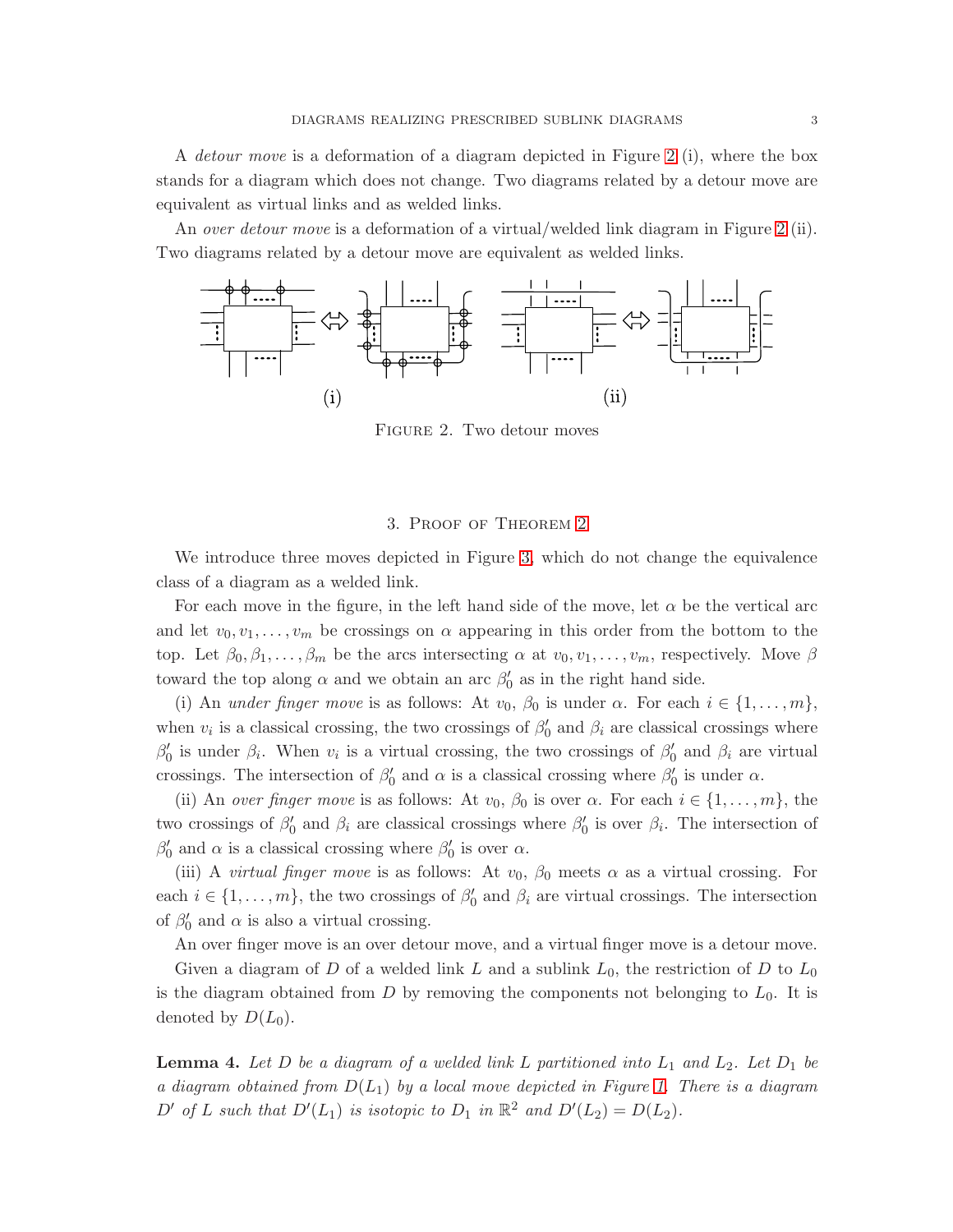

<span id="page-3-0"></span>FIGURE 3. Under, over and virtual finger moves

*Proof.* We say that a simple arc  $\gamma$  in a diagram is an arc of type (i), (ii), (iii), (iv) or  $(v)$  and it is drawn with a thick line, a thick dotted line, a thin line, a thin dotted line, or a thin dashed line, respectively, if one of the following conditions  $(i)$ – $(v)$  is satisfied respectively, see Figure [4:](#page-3-1)

- (i) (On a thick line,) no condition is required.
- (ii) (On a thick dotted line,) at each classical crossing on  $\gamma$ , the arc  $\gamma$  is an under arc.
- (iii) (On a thin line,) there is no crossing on  $\gamma$ .
- (iv) (On a thin dotted line,) every crossing on  $\gamma$  is a classical crossing where  $\gamma$  is an over arc.
- (v) (On a thin dashed line,) every crossing on  $\gamma$  is a virtual crossing.



<span id="page-3-1"></span>Figure 4. segments of virtual link diagrams

For example, the three moves in Figure [5](#page-3-2) stand for the three finger moves in Figure [3.](#page-3-0)



<span id="page-3-2"></span>FIGURE 5. Under, over and virtual finger moves

In what follows, let M be a support of the local move sending  $D(L_1)$  to  $D_1$ .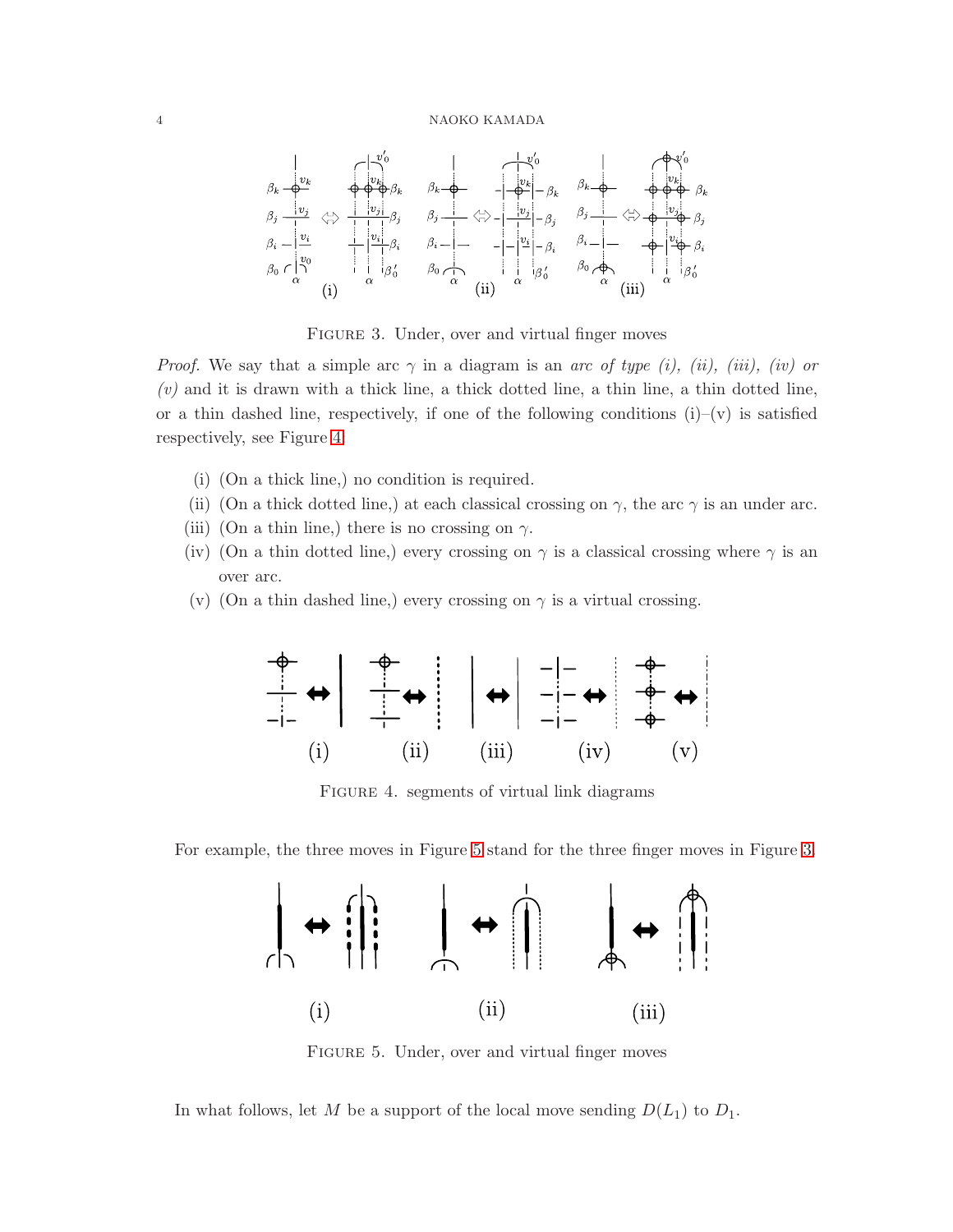The case of R1. First we consider the case where an R1 move from left to right in Figure [1](#page-1-0) is applied. Take a small arc A in  $D(L_1)$  in M and take a small rectangular disk in M, say  $\Delta$ , containing A and avoiding  $D(L_2)$ . Apply an R1 move from the left to the right in  $\Delta$  as in Figure [6](#page-4-0) (i) and we obtain a desired diagram D'. (The shaded region is  $M \setminus \Delta$ .)

We consider the case where an R1 move from right to left in Figure [1](#page-1-0) is applied. Let  $c$ be a self crossing of  $D(L_1)$  which is removed by the R1 move. Take a small rectangular region in M, say  $\Delta$ , containing c and avoiding  $D(L_2)$ . Apply a sequence of deformation to  $D(L_1)$  as in Figure [6](#page-4-0) (ii) and we obtain a desired diagram  $D'$ . (The shaded region is  $M \setminus \Delta$ . The first deformation is an over finger move. The second deformation is an over detour move. The third deformation is an R1 move.)



<span id="page-4-0"></span>Figure 6. The case of R1

The case of VR1. We consider the case where a VR1 move in Figure [1](#page-1-0) is applied. By a similar argument to the case of an R1 move, we have a desired diagram  $D'$ . See Figure [7.](#page-4-1) (In (ii), the first deformation is a virtual finger move. The second deformation is a detour move. The third deformation is a VR1 move.)



<span id="page-4-1"></span>Figure 7. The case of VR1 move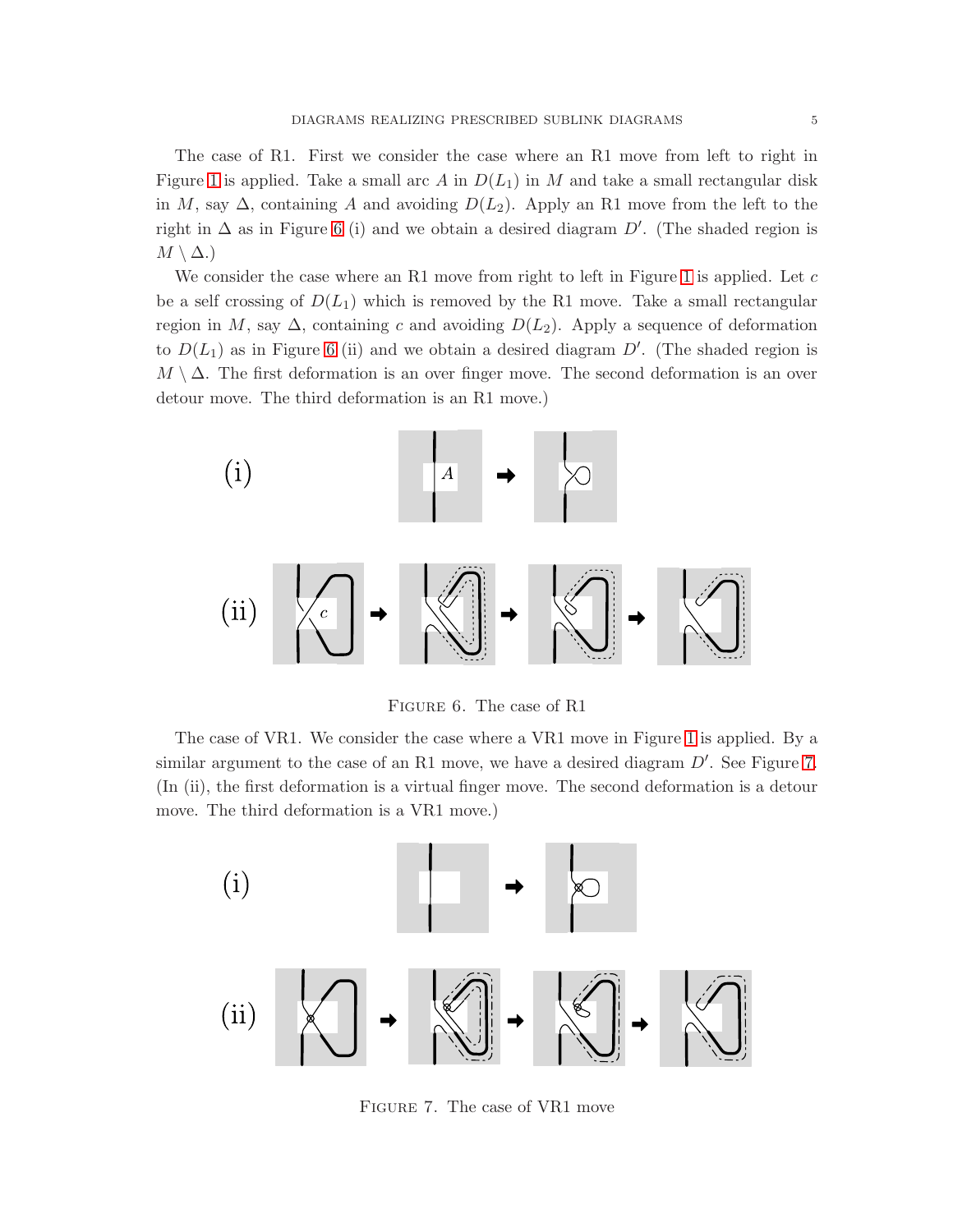The case of R2. We consider the case where an R2 move from left to right in Figure [1](#page-1-0) is applied. Take small arcs  $A_1, A_2$  in  $D(L_1)$  and take a pair of small rectangular regions in M, say  $\Delta_1, \Delta_2$  containing  $A_1, A_2$  and avoiding  $D(L_2)$  as in the left of Figure [8](#page-5-0) (i). Applying an over finger move as in Figure [8](#page-5-0) (i) and we obtain a desired diagram  $D'$ . (The shaded region is  $M \setminus (\Delta_1 \cup \Delta_2)$ .)

We consider the case where an R2 move from right to left in Figure [1](#page-1-0) is applied. Let  $c_1, c_2$  be self crossings of  $D(L_1)$  which are removed by the R2 move in M. Take small rectangular regions in M, say  $\Delta_1, \Delta_2$ , containing  $c_1, c_2$  and avoiding  $D(L_2)$ . Apply a sequence of deformation to  $D(L_1)$  as in Figure [8](#page-5-0) (ii) and we obtain a desired diagram  $D'$ . (The first deformation is an under finger move. The second deformation is an over detour move.)



<span id="page-5-0"></span>Figure 8. The case of R2

The case of VR2. By a similar argument to the case of R2, we have a desired diagram  $D'$ . See Figure [9.](#page-5-1) (In (i), the deformation is a virtual finger move. In (ii), the first deformation is a virtual finger move. The second deformation is a detour move.)



<span id="page-5-1"></span>Figure 9. The case of VR2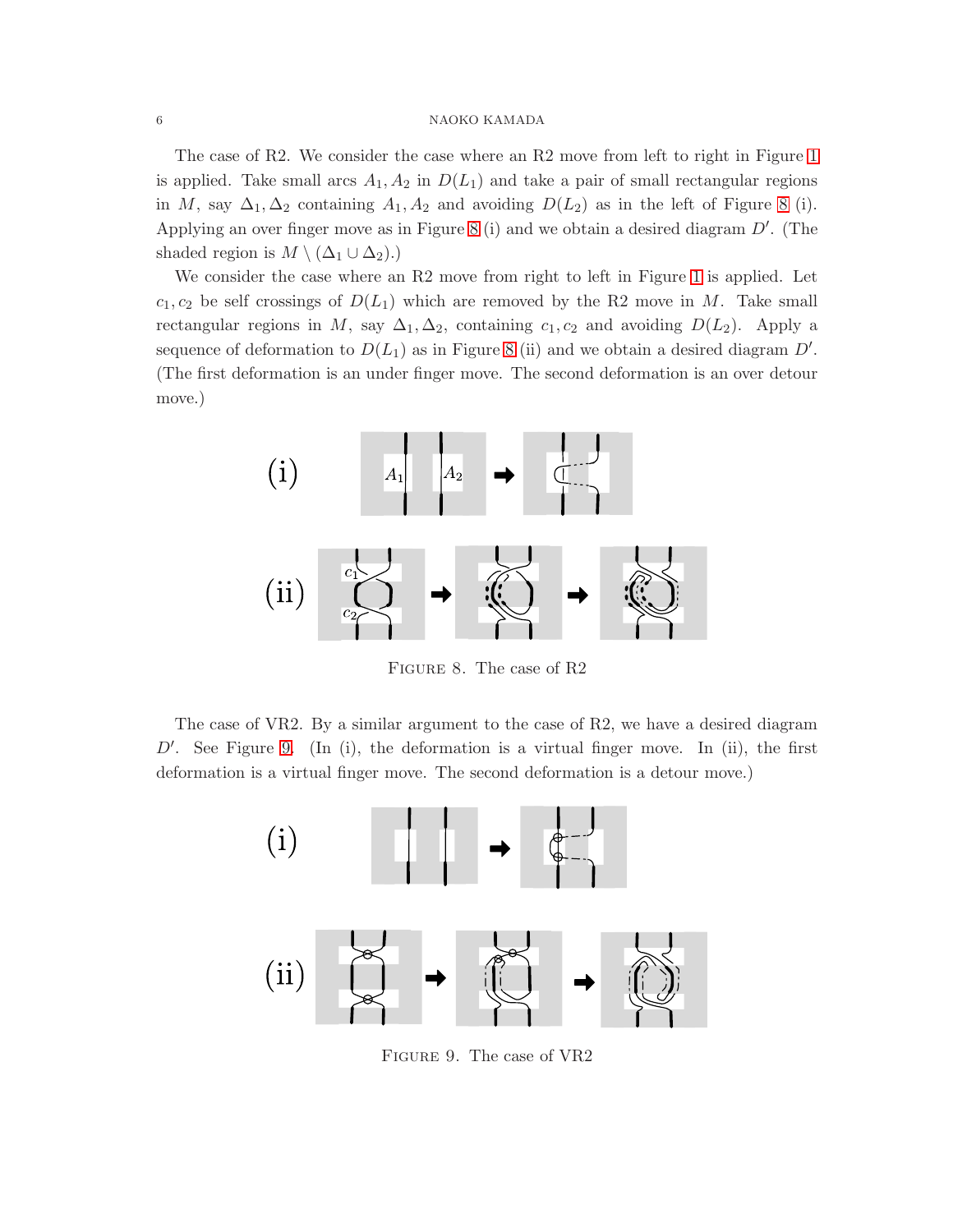The case of R3. We consider the case where an R3 move from left to right in Figure [1](#page-1-0) is applied. Let  $c_1, c_2$  and  $c_3$  be the three crossings of  $D(L_1)$  where the R3 move is applied, and take small rectangular regions in M, say say  $\Delta_1, \Delta_2, \Delta_3$ , containing  $c_1, c_2, c_3$  and avoiding  $D(L_2)$ . Apply a sequence of deformation to  $D(L_1)$  as in Figure [10](#page-6-0) and we obtain a desired diagram D'. (The shaded region is  $M \setminus (\Delta_1 \cup \Delta_2 \cup \Delta_3)$ . The first deformation is a consecutive application of two under finger moves. The second deformation is an over detour move.)

An R3 move from right to left is not necessary, since it is obtained from an R3 move from left to right by rotating the figure by 180 degree.



<span id="page-6-0"></span>Figure 10. The case of R3

The case of VR3. We consider the case where a VR3 move from left to right in Figure [1](#page-1-0) is applied. Apply a sequence of deformation to  $D(L_1)$  as in Figure [11](#page-6-1) and we obtain a desired diagram  $D'$ . (The first deformation is a consecutive application of two virtual finger moves. The second deformation is a detour move.) A VR3 move from right to left is not necessary.



<span id="page-6-1"></span>Figure 11. The case of VR3

The case of VR4. We consider the case where an VR4 move from left to right in Figure [1](#page-1-0) is applied. Apply a sequence of deformation to  $D(L_1)$  as in Figure [12](#page-7-0) and we obtain a desired diagram  $D'$ . (The first deformation is a consecutive application of two virtual finger moves. The second deformation is a detour move.) A VR4 move from right to left is not necessary.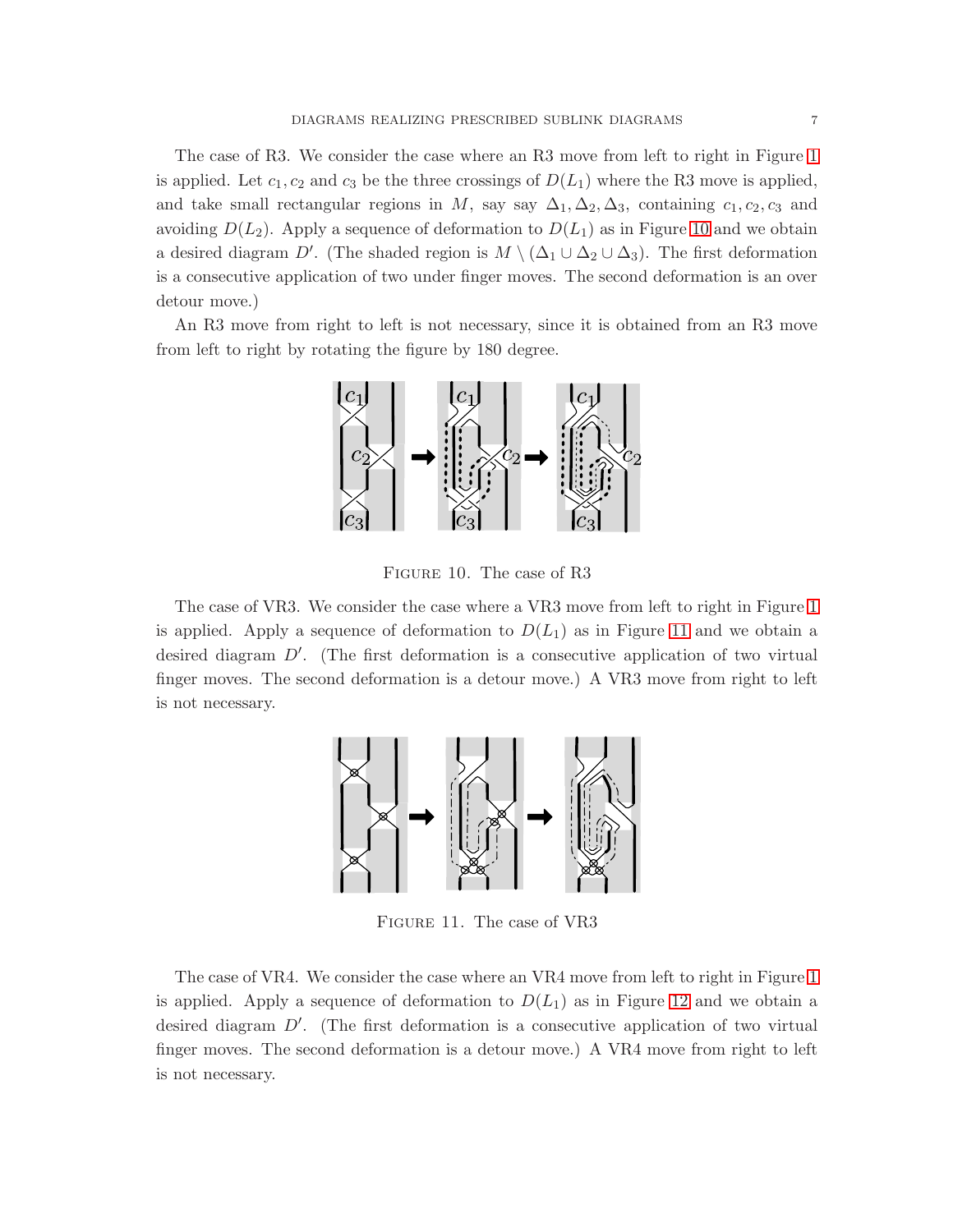

<span id="page-7-0"></span>Figure 12. The case of VR4

The case of WR. We consider the case where an WR move from left to right in Figure [1](#page-1-0) is applied. Apply a sequence of deformation to  $D(L_1)$  as in Figure [13](#page-7-1) and we obtain a desired diagram D'. (The first deformation is a consecutive application of two over finger move. The second deformation is an under finger move. The third deformation is an over detour move.) A WR move from right to left is not necessary.



<span id="page-7-1"></span>Figure 13. The case of WR

<span id="page-7-2"></span>**Lemma 5.** Let D be a diagram of a welded link L partitioned into  $L_1$  and  $L_2$ . Let  $D_1$  be a diagram of  $L_1$ . There is a diagram D' of L such that  $D'(L_1)$  is isotopic to  $D_1$  in  $\mathbb{R}^2$  and  $D'(L_2) = D(L_2).$ 

*Proof.* Using Lemma [4](#page-2-1) inductively, we obtain the result.  $\square$ 

*Proof of Theorem [2.](#page-0-1)* Suppose that  $D_1, \ldots, D_n$  are welded link diagrams. Let L be a welded link partitioned into sublinks  $L_1, \ldots, L_n$  admitting diagrams  $D_1, \ldots, D_n$  respectively.

Let  $D = D^{(0)}$  be a diagram of L. By considering L to be partitioned into  $L_1$  and  $L \setminus L_1$ and applying Lemma [5,](#page-7-2) there is a diagram  $D^{(1)}$  of L such that  $D^{(0)}(L_1)$  is isotopic to  $D^{(1)}(L_1)$  and  $D^{(0)}(L \setminus L_1) = D^{(1)}(L \setminus L_1)$ .

Inductively, for  $i = 2, ..., n$ , assume that we have a diagram  $D^{(i-1)}$ . By considering L to be partitioned into  $L_i$  and  $L \setminus L_i$  and applying Lemma [5,](#page-7-2) there is a diagram  $D^{(i)}$  of L such that  $D^{(i-1)}(L_i)$  is isotopic to  $D^{(i)}(L_i)$  and  $D^{(i-1)}(L \setminus L_i) = D^{(i)}(L \setminus L_i)$ .

Then  $D' = D^{(n)}$  is a desired diagram.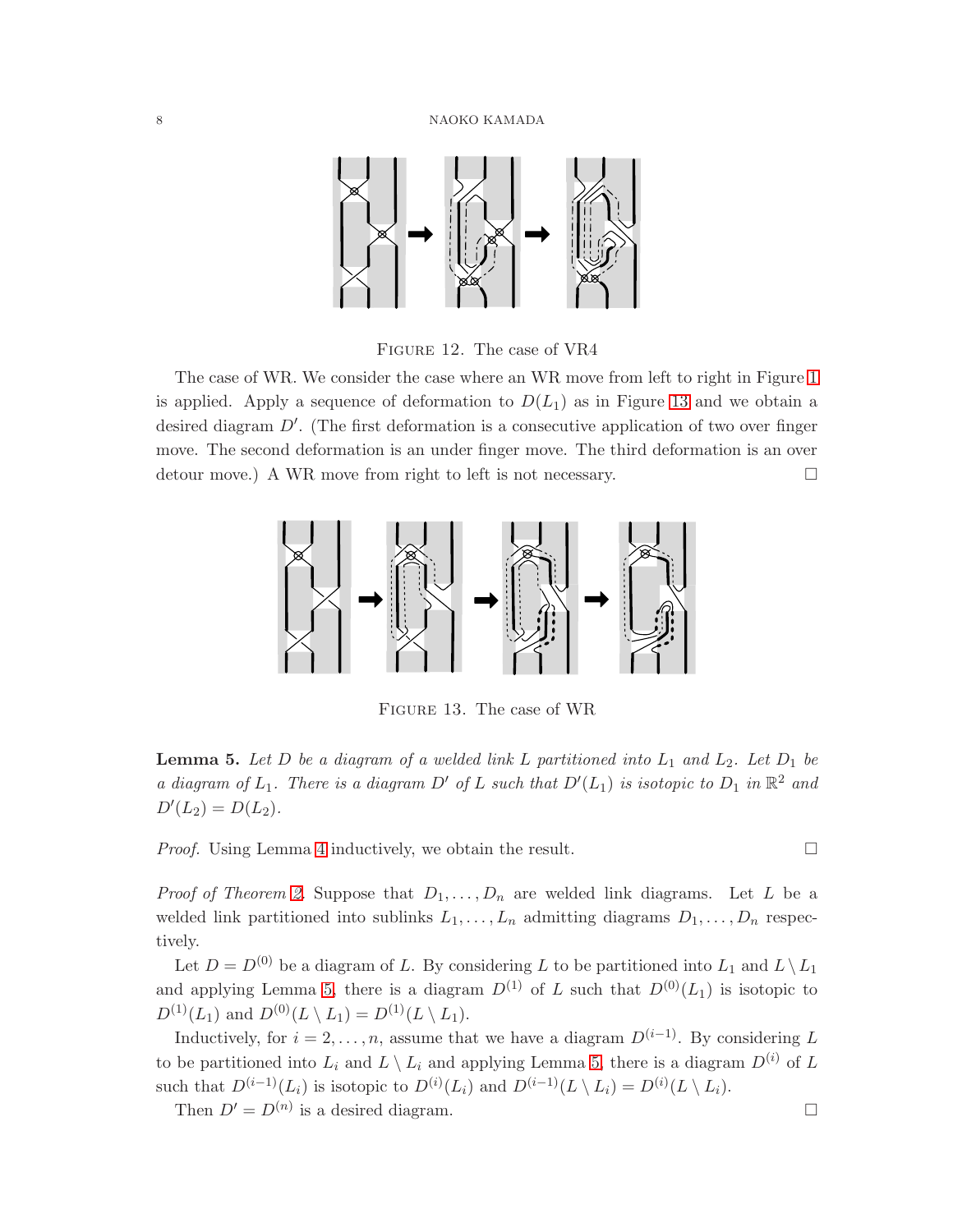# 4. Proof of Theorem [3](#page-0-2)

In order to prove Theorem [3,](#page-0-2) we use the notion of the 2-cyclic covering of a virtual link, introduced in [\[5,](#page-10-3) [6\]](#page-10-4).

Let D be a diagram. Moving D by an isotopy of  $\mathbb{R}^2$ , we assume that D is on the left of the y-axis and all crossings have distinct y-coordinates. Let  $D^*$  be a copy of D on the right of the y-axis which is obtained from D by sliding along the x-axis. Let  $v_1, \ldots, v_k$  be the virtual crossings of D and let  $v_1^*$  $i_1^*, \ldots, i_k^*$  be the corresponding virtual crossings of  $D^*$ . For each  $i \in \{1, ..., k\}$ , we denote by  $l_i$  the horizontal line containing  $v_i$  and  $v_i^*$ , and let  $N(l_i)$ be a regular neighborhood of  $l_i$  in  $\mathbb{R}^2$ . Consider a diagram, denoted by  $\widetilde{D}$ , obtained from  $D \cup D^*$  by replacing the intersection with  $N(l_i)$  for each  $i \in \{1, ..., k\}$  as in Figure [14.](#page-8-0) We call the diagram  $\tilde{D}$  a 2-cyclic covering diagram of  $D$ .



<span id="page-8-0"></span>Figure 14. 2-cyclic covering diagram

For example, for the diagram D depicted in Figure [15](#page-8-1) (i), the diagram  $D \cup D^*$  is as in (ii). Then we have a 2-cyclic covering diagram  $\overline{D}$  as in (iii).



<span id="page-8-1"></span>Figure 15. A 2-cyclic covering diagram

# <span id="page-8-2"></span>**Theorem 6** ([\[5,](#page-10-3) [6\]](#page-10-4)). Let D and D' be diagrams. If D is equivalent to D' as a virtual link,  $\widetilde{D}$  is equivalent to  $\widetilde{D}'$  as a virtual link.

Refer to [\[5,](#page-10-3) [6\]](#page-10-4) for details. By this theorem, the 2-cyclic covering is defined for a virtual link. For a virtual link L, the 2-cyclic covering of L, denoted by  $\tilde{L}$ , is defined to be the equivalence class of  $\overline{D}$  for a diagram  $D$  of  $L$ .

When L is partitioned into  $L_1, \ldots, L_n$ , then the 2-cyclic covering  $\widetilde{L}$  is partitioned into  $\widetilde{L}_1, \ldots, \widetilde{L}_n$ .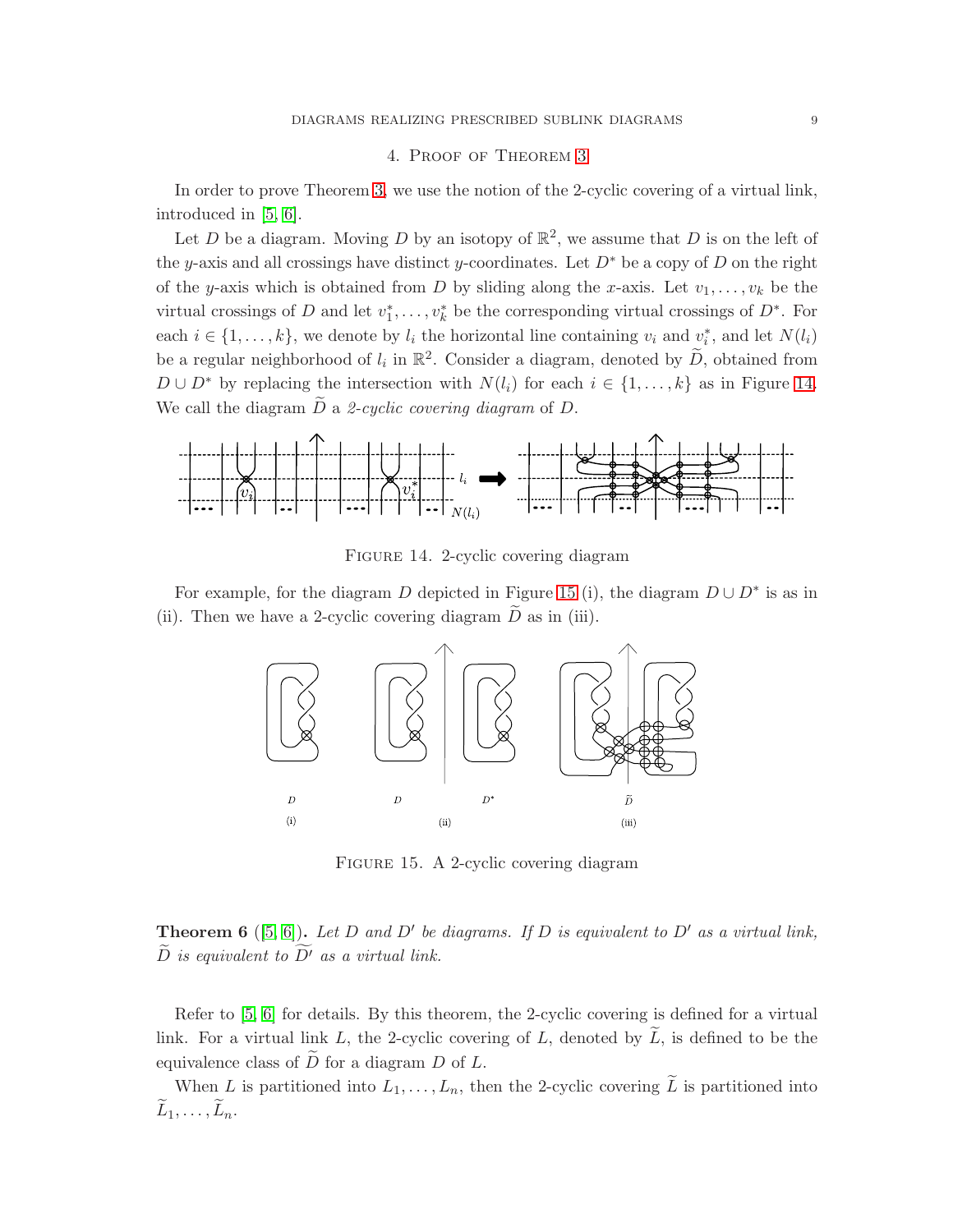*Proof of Theorem [3.](#page-0-2)* Let  $D_i$   $(i = 1, 2)$  be a loop with no crossings. Let  $D' = D'_1 \cup D'_2$  be the diagram depicted in Figure [16](#page-9-2) (i), and let  $L$  be a virtual link presented by  $D$  which is partitioned into  $L_1$  and  $L_2$  with  $D'(L_i) = D'_i$   $(i = 1, 2)$ . We assert that there is no diagram D of L such that the restriction  $D(L_i)$  to  $L_i$  is isotopic to  $D_i$  for  $i = 1, 2$ .

Suppose that there is a diagram D of L such that the restriction  $D(L_i)$  to  $L_i$  is isotopic to  $D_i$  for  $i = 1, 2$ . Consider a 2-cyclic covering diagram  $\widetilde{D}$  of D and let  $\widetilde{D} = \widetilde{D}_1 \cup \widetilde{D}_2$ . The diagram  $\widetilde{D}_i$  presents the sublink  $\widetilde{L}_i$  for  $i = 1, 2$ .

Consider a 2-cyclic covering diagram  $\widetilde{D}'$  of D' and let  $\widetilde{D'} = \widetilde{D'}_1 \cup \widetilde{D'}_2$ . The diagram  $\widetilde{D'}_i$  presents the sublink  $\widetilde{L}_i$  for  $i=1,2$ .

By Theorem [6,](#page-8-2) the diagram  $\widetilde{D}_i$  is equivalent to the diagram  $\widetilde{D'}_i$  as a virtual link for  $i = 1, 2.$ 

As seen in Figure [16](#page-9-2) (ii), the diagram  $\widetilde{D'}_1$  is a diagram consisting of two components with linking number 1. (The linking number of a diagram with two components is the sum of signs of classical non-self crossings divided by 2. It is an invariant of a virtual link with two components.)

On the other hand, the diagram  $D_1$  is a diagram consisting of two components with linking number 0. (This is seen as follows:  $D_1$  is a loop with no crossings,  $D_1 \cup D_1^*$  is a pair of loops with no crossings. The diagram  $\tilde{D}_1$  is obtained from  $(D_1 \cup D_2) \cup (D_1^* \cup D_2^*)$ by replacement as in Figure [14,](#page-8-0) there is no classical crossing on  $D_1$ .)

This is a contradiction.  $\Box$ 



<span id="page-9-2"></span>FIGURE 16. A diagram  $D' = D'_1 \cup D'_2$  and the 2-cyclic covering diagram

The proof above shows that there exists a virtual link  $L = L_1 \cup L_2$  with two components such that when we forget  $L_2$ ,  $L_1$  is equivalent to the trivial knot and that for any diagram D of L, the restriction  $D(L_1)$  has at least one crossing.

#### **REFERENCES**

- <span id="page-9-1"></span><span id="page-9-0"></span>[1] J. S. Carter, S. Kamada and M. Saito, Stable equivalence of knots on surfaces and virtual knot cobordisms, J. Knot Theory Ramifications 11 (2002), 311–322.
- [2] R. Fenn, R. Rimanyi, C. Rouke, The braid-permutation group, Topology 36 (1997), 123–135.